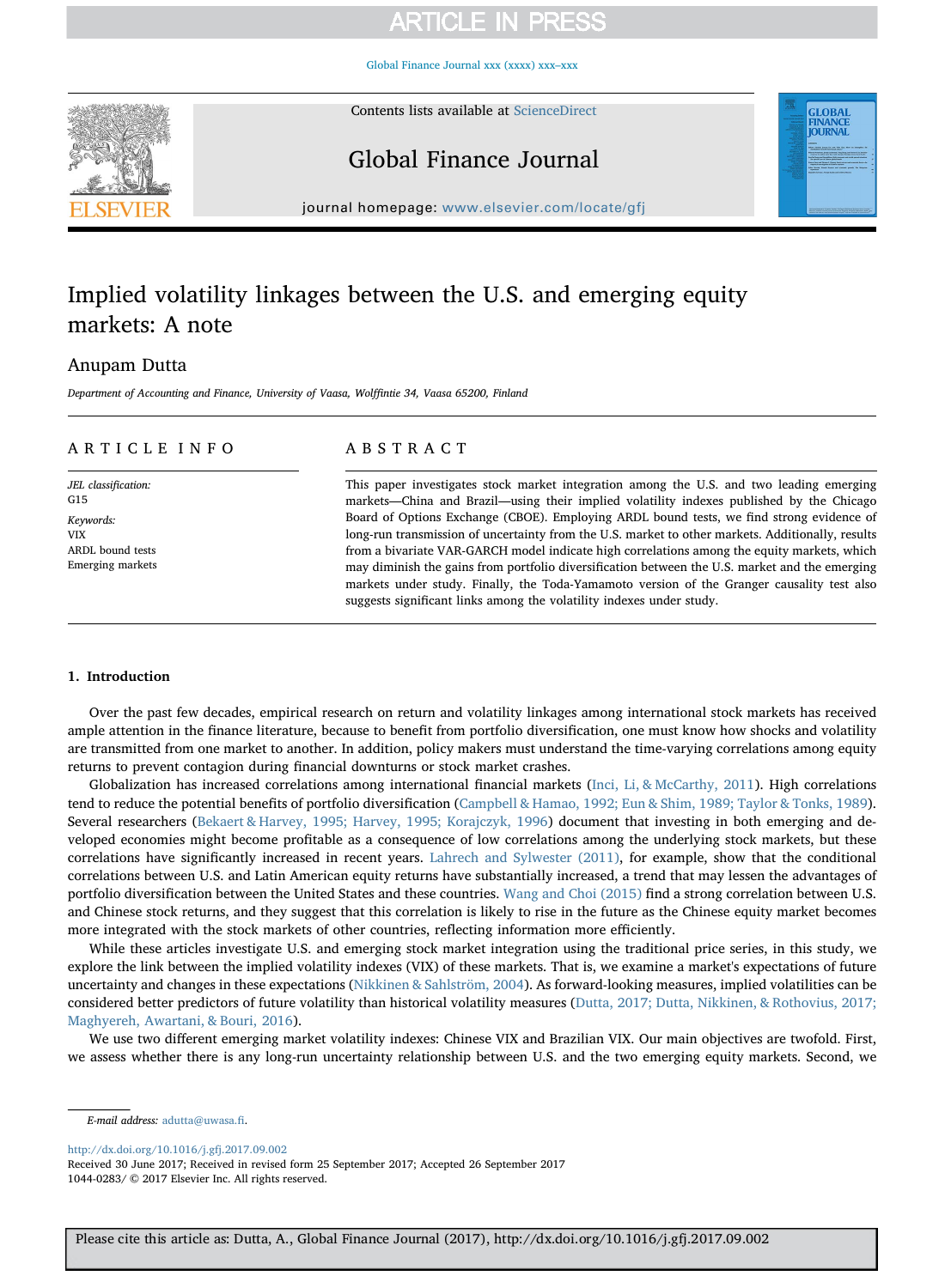## **ARTICLE IN PRESS**

#### Table 1

Descriptive statistics for U.S., Chinese, and Brazilian volatility series.

|                             | U.S. VIX    | Chinese VIX (VXFXI) | Brazilian VIX (VXEWZ) |
|-----------------------------|-------------|---------------------|-----------------------|
| Panel A: level              |             |                     |                       |
| Mean                        | 17.1041     | 27.4412             | 33.2953               |
| Standard deviation          | 5.6408      | 7.0135              | 9.5304                |
| Skewness                    | 2.1279      | 1.6758              | 0.8653                |
| Kurtosis                    | 8.1325      | 6.3204              | 3.4584                |
| Jarque-Bera test            | 2802.488*** | 1403.190***         | 198.161***            |
| Panel B: logarithmic change |             |                     |                       |
| Mean                        | $-0.0212$   | $-0.0108$           | 0.0029                |
| Standard deviation          | 3.2305      | 2.1584              | 2.1315                |
| Skewness                    | 0.7306      | 1.1344              | $-0.6309$             |
| Kurtosis                    | 6.6017      | 8.1661              | 22.3031               |
| Jarque-Bera test            | 951.744***  | 2005.696***         | 23,574.610***         |

Note: \*\*\* indicates statistical significance at the 1% level.

examine the time-varying correlations among the volatility series under study. To the best of our knowledge, this is the first work to scrutinize the connections among the implied volatilities of these markets.

Methodologically, we employ autoregressive distributed lag (ARDL) bound tests to assess the long-term transmission of uncertainty among the volatility series. Additionally, we use a bivariate VAR-GARCH model to analyze whether these indexes are correlated during the sample period used.

The rest of the paper proceeds as follows. The following section describes the data. Section 3 outlines the methods. Results are discussed in Section 4, and Section 5 concludes.

## 2. Data

Like the U.S. VIX, the Chinese VIX (VXFXI) and the Brazilian VIX (VXEWZ) were introduced by the Chicago Board of Options Exchange (CBOE) to measure the market's expectation of 30-day volatility. Since both the VXFXI and the VXEWZ start from the beginning of 2011, our sample period ranges from March 16, 2011, to December 31, 2016, yielding a total of 1513 daily observations.

Table 1 reports the descriptive statistics of these series, while Fig. 1 depicts them. It is evident from Table 1 that the Brazilian equity market is more volatile than other markets, as is shown by the standard deviations reported in Panel A. Most of these volatility indices are positively skewed, except for DLVXEWZ (the log-difference of the Brazilian index), which has a longer left tail. Moreover, all kurtoses are larger than 3, implying that each volatility index has a leptokurtic distribution with asymmetric tails. J-B (Jarque-Bera) tests further reveal that none of these series is normally distributed.

### 3. Methods

## 3.1. ARDL bound tests

ARDL bound tests offer several benefits. First, all the testing equations are allowed to have different lags. Second, ARDL bound tests can be employed regardless of whether the underlying variables are stationary, that is, I(0); integrated of order one, that is, I(1); or fractionally integrated (Bouri, Jain, Biswal, & Roubaud, 2016). Finally, the method does not suffer from spurious regression (Liu, Ji, & Fan, 2013). It is important to note that this test requires that series under investigation should not be integrated of order 2 or higher.

Since Fig. 1 does not exhibit major trends in the volatility indexes used, we construct the following unrestricted ARDL regressions without any time trend component:

$$
LVIX_t = \omega_1 + \sum_{i=1}^n \alpha_{1,i} DLVIX_{t-i} + \sum_{i=1}^n \beta_{1,i} DLVXFXI_{t-i} + \sum_{i=1}^n \gamma_{1,i} DLVXEWZ_{t-i} + a_1VIX_{t-1} + b_1VXFXI_{t-1} + c_1VXEWZ_{t-1} + \epsilon_{1t}
$$
\n(1)

$$
LVXFXI_t = \omega_2 + \sum_{i=1}^n \alpha_{2,i} DLVIX_{t-i} + \sum_{i=1}^n \beta_{2,i} DLVXFXI_{t-i} + \sum_{i=1}^n \gamma_{2,i} DLVXEWZ_{t-i} + a_2 VIX_{t-1} + b_2 VXFXI_{t-1} + c_2 VXEWZ_{t-1} + \epsilon_{2t}
$$
\n(2)

$$
DLVXEWZ_{t} = \omega_{3} + \sum_{i=1}^{n} \alpha_{3,i} DLVIX_{t-i} + \sum_{i=1}^{n} \beta_{3,i} DLVXFXI_{t-i} + \sum_{i=1}^{n} \gamma_{3,i} DLVXEWZ_{t-i} + a_{3}VIX_{t-1} + b_{3}VXFXI_{t-1} + c_{3}VXEWZ_{t-1} + c_{3t},
$$
\n(3)

where D and L refer to the first difference operator and logarithmic operator respectively. In order to verify whether a cointegrating